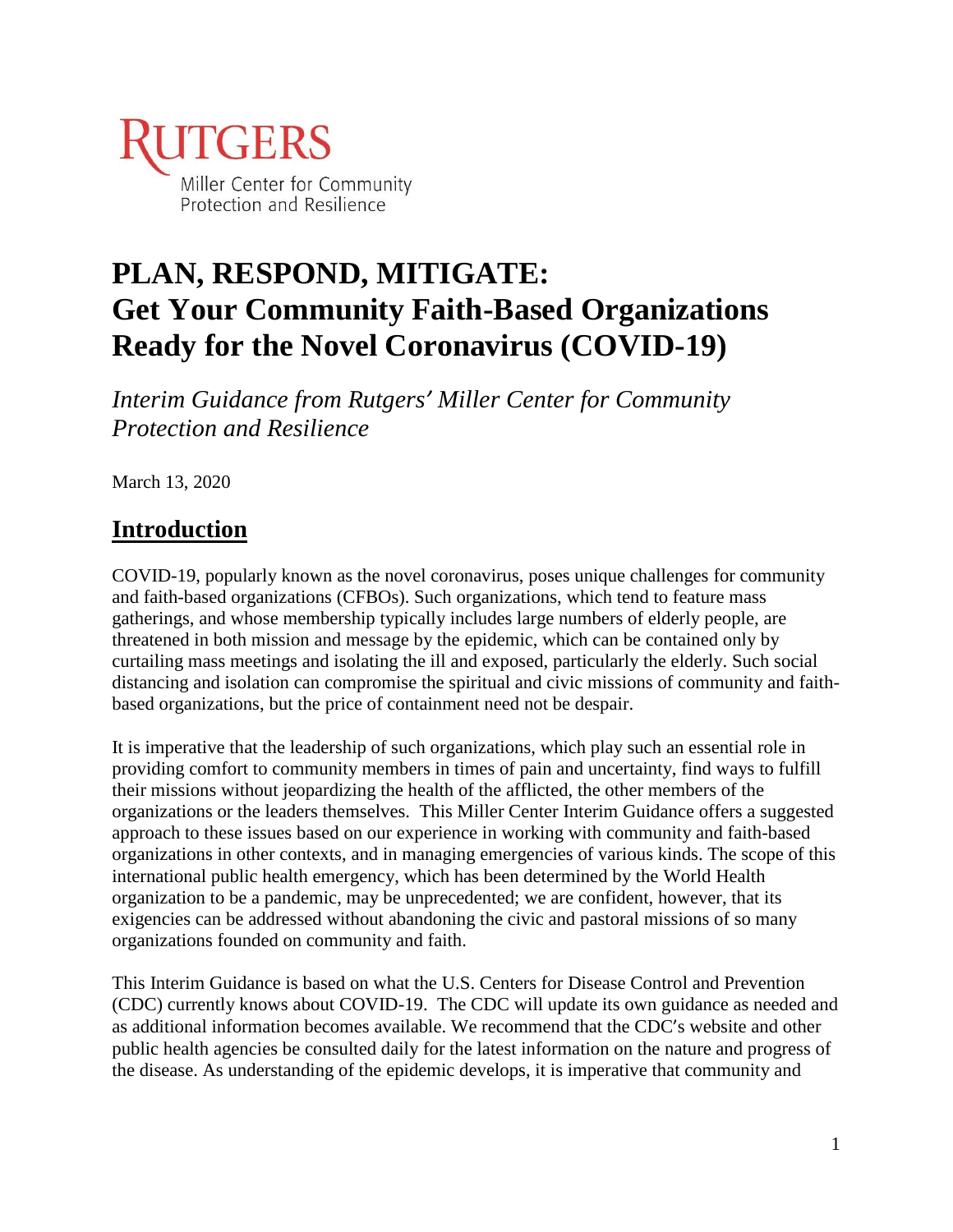faith-based organizations, whose members may include vulnerable [populations,](https://www.cdc.gov/cpr/whatwedo/00_docs/Issue_Brief_Vulnerable_pops.pdf) plan for the reality of community transmission of COVID-19.

COVID-19 is caused by a new virus. There is much to learn about the [transmissibility,](https://www.cdc.gov/coronavirus/2019-ncov/about/transmission.html) severity and other [features](https://www.cdc.gov/coronavirus/2019-ncov/about/transmission.html) of the disease. **Older adults and people who have severe underlying chronic medical conditions** like heart or lung disease or diabetes seem to be at higher risk for developing more serious complications. People who are at higher risk are encouraged to avoid crowds as much as possible. Find more [information](https://www.cdc.gov/coronavirus/2019-ncov/index.html) here.

### **In this Guidance:**

- Before a COVID-19 outbreak occurs: Plan
- During a COVID-19 outbreak: Respond
- After a COVID-19 outbreak has ended in your community: Mitigate
- This guidance concludes by listing some easily accessible readiness resources

### **Before a COVID-19 outbreak occurs in your community: PLAN**

A COVID-19 outbreak could last for weeks or even months in your community. Depending on the severity of the outbreak, public health officials may recommend community actions to reduce the spread of COVID-19. Local public health officials may make recommendations appropriate to your local situation, such as flexible sick leave and telework policies, [cancellation](https://www.cdc.gov/coronavirus/2019-ncov/community/guidance-business-response.html?CDC_AA_refVal=https%3A%2F%2Fwww.cdc.gov%2Fcoronavirus%2F2019-ncov%2Fspecific-groups%2Fguidance-business-response.html) of [gatherings](https://www.cdc.gov/coronavirus/2019-ncov/community/guidance-business-response.html?CDC_AA_refVal=https%3A%2F%2Fwww.cdc.gov%2Fcoronavirus%2F2019-ncov%2Fspecific-groups%2Fguidance-business-response.html) with large numbers of people, and temporary school [dismissals.](https://www.cdc.gov/coronavirus/2019-ncov/community/schools-childcare/guidance-for-schools.html?CDC_AA_refVal=https%3A%2F%2Fwww.cdc.gov%2Fcoronavirus%2F2019-ncov%2Fspecific-groups%2Fguidance-for-schools.html)

The CDC recommends the following, adapted to the unique context of community and faithbased organizations:

### *Establish ongoing communication with your local public health department to facilitate access to relevant information before and during an outbreak.*

Having a good contingency plan in place and developing flexible policies and procedures to accommodate public health recommendations can help reduce infection. During your planning process, remember to engage key partners across both public and private sectors, such as local businesses, schools, other community and faith-based organizations, and community leaders. The specific details of your plan should be based on the anticipated extent of the outbreak and the size of your organization and workforce, complexity of your day-to-day operations, and type of on-site and off-site services your organization provides to vulnerable populations.

### *Connect to community-wide planning.*

Find out if your local government has a private-public emergency planning group that meets regularly. Building strong alliances before an outbreak may provide your organization with the support and resources needed to respond effectively. Also, in recognition of the "whole community" approach to emergency planning and management, your input as community leaders and stakeholders helps ensure the completeness and representativeness of your local government's emergency operations plan.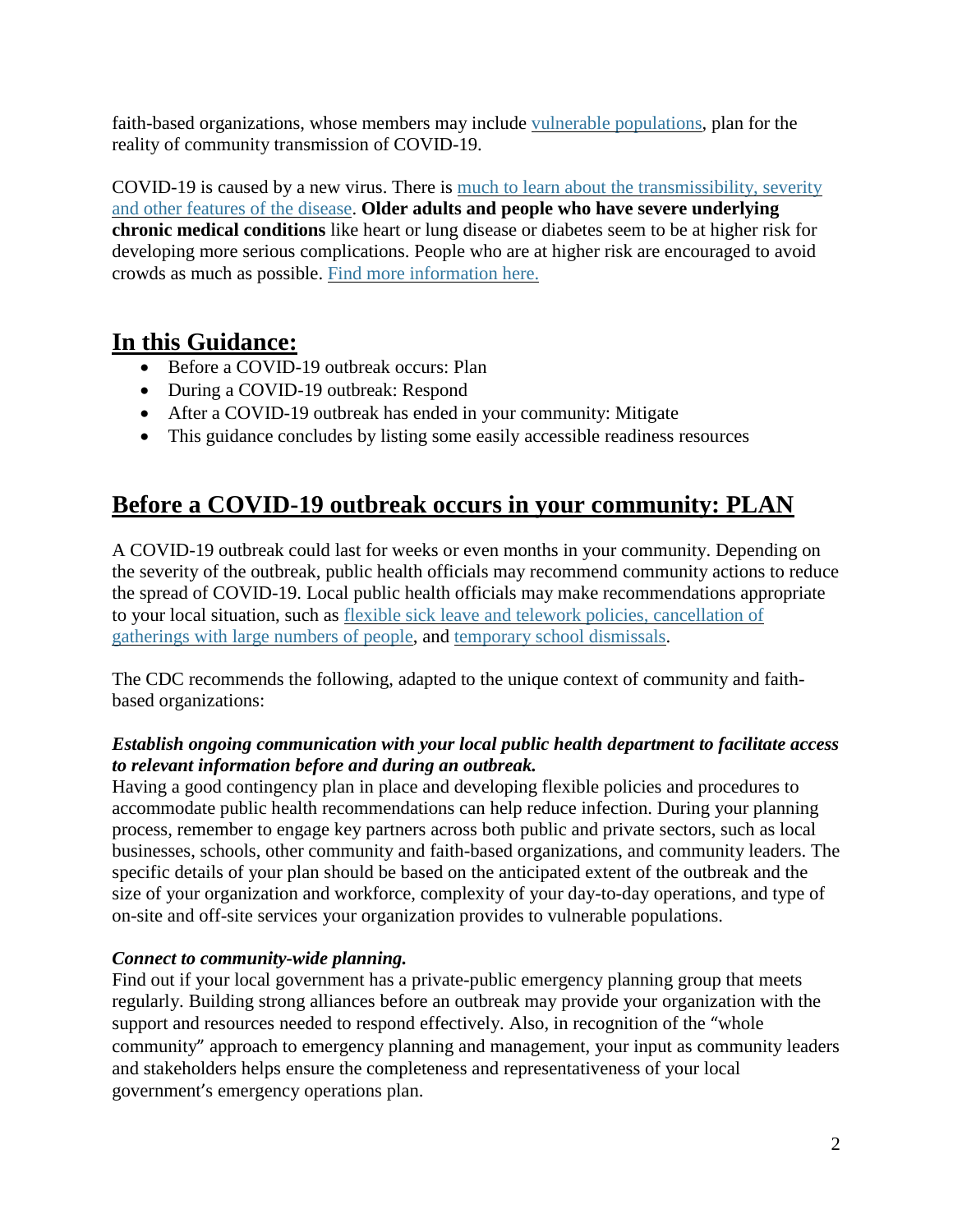### **Update your existing emergency operations plan.**

### *Meet with your emergency operations coordinator or planning team to update or formulate your emergency operations plan.*

If your organization does not have a person or team in place, determine who will be responsible for coordinating your organization's emergency operations. Review all aspects of your organization, such as personnel, systems, services and other resources. Prepare for key prevention strategies outlined in this guidance. Update your plan based on various scenarios your organization may face during a COVID-19 outbreak in your community.

### *Consider the needs of older adults, persons with disabilities, and other individuals with access and functional needs in your response plan.*

Helpful resources are available online, such as the [Capacity-Building](https://www.naccho.org/uploads/downloadable-resources/Capacity-Building-Toolkit-for-Aging-and-Disability-Networks-2-5-19.pdf) Toolkit for Including Aging and Disability Networks in [Emergency](https://www.naccho.org/uploads/downloadable-resources/Capacity-Building-Toolkit-for-Aging-and-Disability-Networks-2-5-19.pdf) Planning.

### *Establish relationships with key community partners and stakeholders.*

When forming key relationships, include the local public health department, other community and faith leaders, local businesses and educational institutions. Collaborate and coordinate with them on broader planning efforts. Clearly identify each partner's role, responsibilities and decision-making authority. Review the COVID-19 plan for your community and participate in community-wide emergency preparedness activities.

### *Identify services that might be limited or temporarily discontinued during an outbreak.*

Find alternative solutions that will ensure continuity for your community, especially for vulnerable populations served by your organization. Consider alternatives such as livestreaming mass gatherings, limiting close contact during meetings, restricting the size of meetings, and connecting with isolated persons by alternative means.

### **Address key prevention strategies in your emergency operations plan.**

#### *Promote the practice of everyday preventive actions.*

Use health messages and materials developed by credible public health sources, such as your local and state public health departments or the CDC. Read more about everyday [preventive](https://www.cdc.gov/coronavirus/2019-ncov/about/prevention.html?CDC_AA_refVal=https%3A%2F%2Fwww.cdc.gov%2Fcoronavirus%2F2019-ncov%2Fabout%2Fprevention-treatment.html) [actions.](https://www.cdc.gov/coronavirus/2019-ncov/about/prevention.html?CDC_AA_refVal=https%3A%2F%2Fwww.cdc.gov%2Fcoronavirus%2F2019-ncov%2Fabout%2Fprevention-treatment.html)

#### *Provide COVID-19 prevention supplies at your organization.*

Have supplies on hand for staff, volunteers and those you serve, such as soap, hand sanitizer that contains at least 60% alcohol, tissues, trash baskets and disposable facemasks where available. Plan to have extra supplies on hand during a COVID-19 outbreak.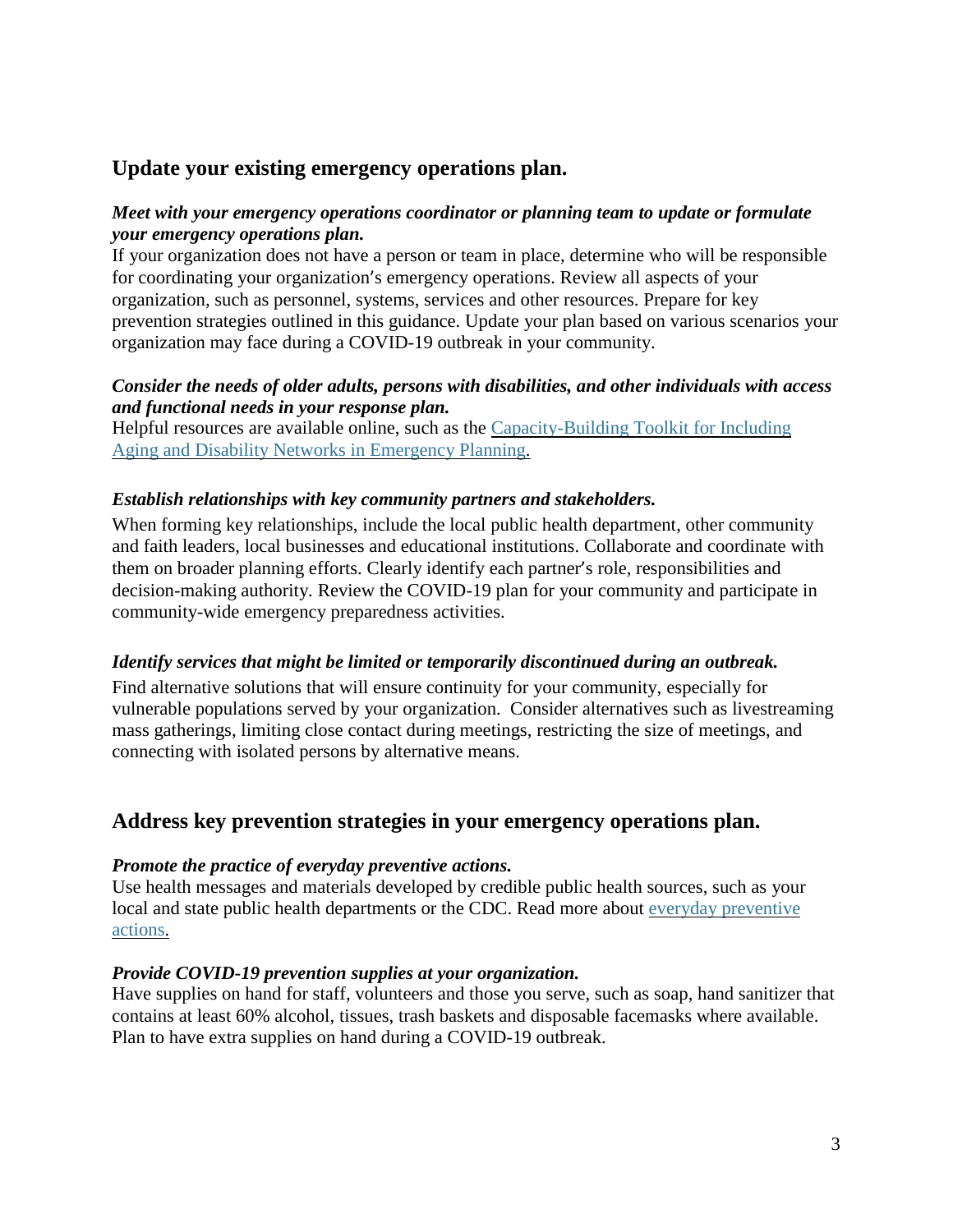*Note: [Disposable](https://www.cdc.gov/niosh/npptl/pdfs/UnderstandDifferenceInfographic-508.pdf) facemasks should be kept on-site and used only when someone becomes sick at your organization. Those who become sick should be immediately isolated from those who are not sick and given a clean disposable facemask to wear until they can leave.*

### *Plan for staff absences.*

Develop flexible attendance and sick-leave policies. Staff and volunteers may need to stay home when they are sick, caring for a sick household member, or caring for their children in the event of school dismissals. Identify critical job functions and positions, and plan for alternative coverage by cross-training staff members.

#### *Note: Holiday coverage plans can serve as a model.*

### *Develop a method for monitoring and tracking COVID-19-related staff absences.*

Understand the usual absenteeism patterns at your organization. Determine what level of absenteeism will disrupt day-to-day operations. If staff absenteeism increases to disruptive levels, some organizations may need to consider temporarily reducing on-site operations and services.

#### *Identify space that can be used to separate sick people ,if possible.*

Designate a space for people who may become sick while at work and cannot leave immediately. If possible, designate a nearby separate bathroom just for sick people. Develop a plan for cleaning the room daily.

#### *Plan ways to limit face-to-face contact between people at your organization.*

Several ways to do this include offering workers the option to telework, replacing in-person meetings in the workplace with video or telephone conferences, and postponing non-essential meetings and travel.

#### *Review your process for planning events, programs and services.*

Identify actions to take if you need to temporarily postpone or cancel events, programs and services. Consider limiting access to your organization by non-essential visitors.

## *Plan ways to continue essential services if on-site operations are temporarily scaled back.*

Provide web and mobile-based communications and services, if possible. Increase the use of email, conference calls, video conferencing and web-based seminars.

### **Communicate about COVID-19 and everyday preventive actions.**

#### *Update your emergency communications plan for distributing timely and accurate information.*

Identify everyone in your chain of communication (for example, staff, volunteers, and key community partners and stakeholders) and establish systems for sharing information with them. Maintain up-to-date contact information for everyone in the chain of communication. Identify platforms, such as a hotline, automated text messaging and a website to help disseminate information to those inside and outside your organization.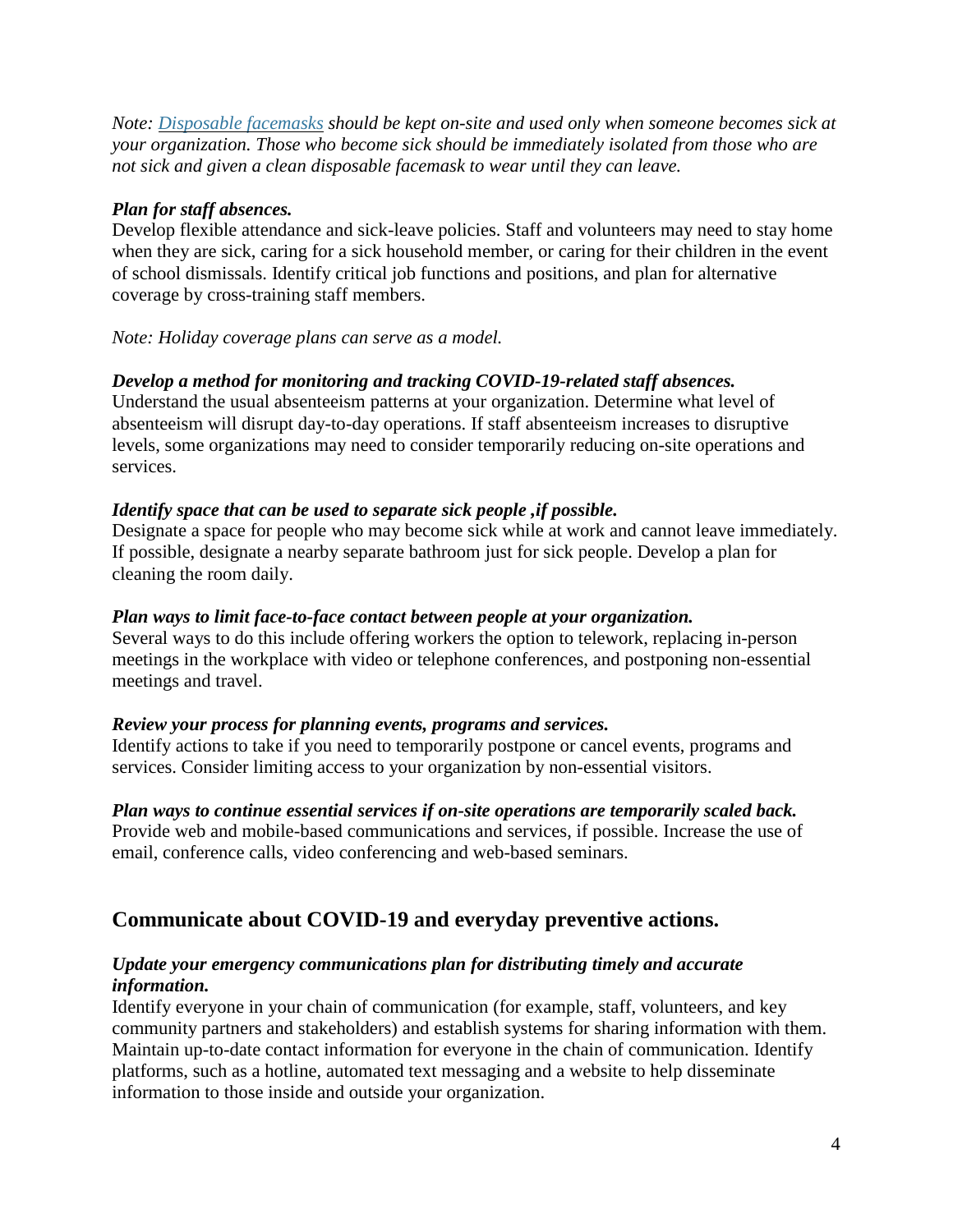### *Identify and address potential language, cultural and disability barriers associated with communicating COVID-19 information to workers and those you serve.*

Learn more about reaching people of diverse [languages](https://www.cdc.gov/healthcommunication/Audience/index.html) and cultures. You also can learn more about [communicating](https://www.ready.gov/business/implementation/crisis) to workers in a crisis.

*Help counter stigma and [discrimination](https://www.cdc.gov/coronavirus/2019-ncov/about/related-stigma.html) in your community.*

### **Get input and support for your emergency operations and communication plans.**

*Share your plans with staff, volunteers and key community partners and stakeholders.* Develop training and educational materials about the plans for staff and volunteers.

### *Cautionary Note Regarding Cybersecurity:*

The New Jersey Cybersecurity and Communications Integration Cell (NJCCIC), an organization within the New Jersey Office of Homeland Security and Preparedness (NJOHSP), has reported that "various threat actors have taken advantage of the global concern and interest in the recent coronavirus" to send messages spoofing the CDC and other public health organizations; it has accordingly advised "users to remain vigilant and exercise extreme caution with emails that reference 2019-nCoV, refraining from clicking links or opening attachments." We recommend that organizations be proactive in initiating contact with the CDC and other public health agencies, and not await receipt of e mails or other communications from them.

### **Evaluate Your Plans In Light of Your Organization's Mission.**

Once your plan is in place, consider its consistency with your ability to serve your organization's mission, and make any necessary adjustments. Consider livestreaming events, for instance, if mass gatherings are proscribed, or alternative ways to deliver essential civic or pastoral services.. Planning for this health emergency should not require your organization to compromise its essential mission.

## **During a COVID-19 outbreak in your community: RESPOND**

*Establish a "buddy" system to ensure vulnerable and hard-to-reach community members stay connected to the mission of your organization and to COVID-19-related news and services.* It is important that your emergency operations planning team meet regularly (even if by video or telephone conferencing, rather than in-person) during an outbreak to assess, manage and communicate possible risks. Special consideration should be given to communicating risk to vulnerable populations in your community, including older adults and others with [access](https://asprtracie.hhs.gov/technical-resources/62/access-and-functional-needs/0#population-specific-resources-older-adults) and [functional](https://asprtracie.hhs.gov/technical-resources/62/access-and-functional-needs/0#population-specific-resources-older-adults) needs. Encourage those you serve to seek out a "buddy" who will check on and help care for them if they get sick. Early action to slow the spread of COVID-19 will help keep staff and volunteers healthy and help your organization maintain normal operations.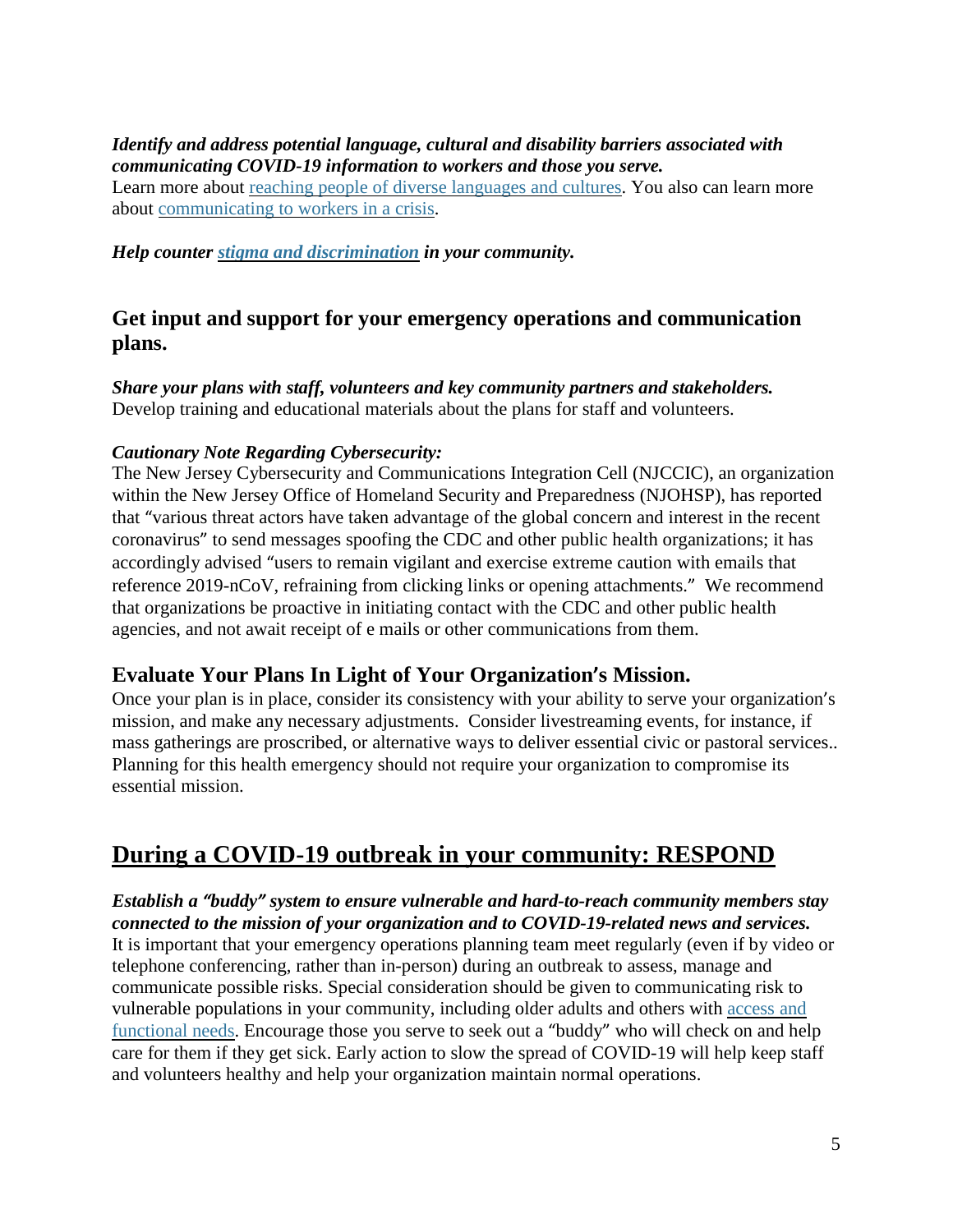The CDC recommends the following, adapted to the unique context of community and faithbased organizations:

### **Put your emergency operations and communication plans into action.**

#### *Stay informed about the local COVID-19 situation.*

Get up-to-date information about local COVID-19 activity from reliable sources such as [public](https://www.naccho.org/membership/lhd-directory) health [officials.](https://www.naccho.org/membership/lhd-directory) Be aware of [temporary](https://www.cdc.gov/coronavirus/2019-ncov/community/schools-childcare/guidance-for-schools.html?CDC_AA_refVal=https%3A%2F%2Fwww.cdc.gov%2Fcoronavirus%2F2019-ncov%2Fspecific-groups%2Fguidance-for-schools.html) school dismissals in your area because these may affect your staff and volunteers.

*Note: Early in the outbreak, local public health officials may recommend schools be dismissed temporarily to allow time to gather information about how fast and severe COVID-19 is spreading in your community. Temporarily dismissing schools also can help slow the spread of COVID-19.*

### *Communicate frequently with those in your communication chain.*

Update key community partners and stakeholders regularly. Share information about how your organization is responding to the outbreak.

#### *Provide information that explains why and when on-site operations and services may be temporarily scaled back or your organization may be closed to non-essential visitors.*

Some CFBO administrators and leaders may choose to alter normal operations due to high staff absenteeism. Meet with your emergency operations coordinator or planning team to discuss plans for modifying, scaling back, postponing or canceling large group activities and events (e.g., religious services and community outreach programs), especially for high-risk groups like the elderly. Discuss how these actions will impact your organization and those you serve.

### *Distribute health messages and materials to staff, volunteers and the community*.

Continue to promote everyday preventive actions (e.g., stay home when sick, cover coughs and sneezes, and wash hands often). Offer resources that provide reliable COVID-19 [information.](https://www.cdc.gov/coronavirus/2019-ncov/communication/index.html) Address the potential fear and anxiety that may result from rumors or misinformation.

*Note: Messages, materials, and resources should be culturally appropriate.*

#### *Provide COVID-19 prevention supplies to staff, volunteers, and those you serve*.

Ensure that your organization has supplies, such as hand sanitizer that contains at least 60% alcohol, tissues, trash baskets and disposable facemasks for staff, volunteers and those you serve. Clean frequently touched surfaces and objects daily (e.g., tables, countertops, light switches, doorknobs and cabinet handles) using a regular detergent and water.

If surfaces are dirty, they should be cleaned using a detergent and water prior to disinfection. For disinfection, a list of products with U.S. Environmental Protection Agency (EPA) approved emerging viral pathogens claims, maintained by the American Chemistry Council Center for Biocide Chemistries (CBC), is available at Novel Coronavirus [\(COVID-19\)](https://www.americanchemistry.com/Novel-Coronavirus-Fighting-Products-List.pdf) Fighting Products. Follow the manufacturer's instructions for all cleaning and disinfection products.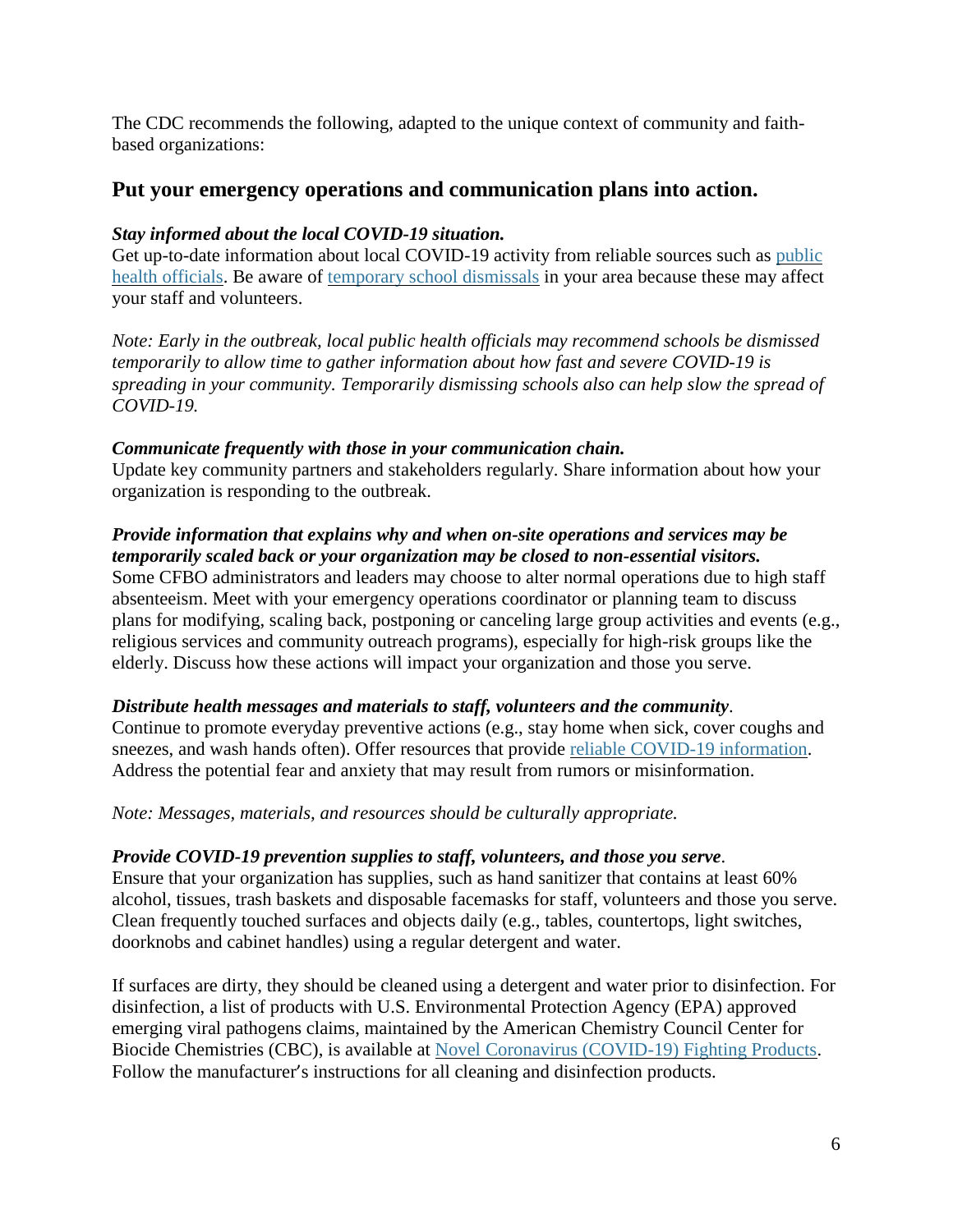### *Educate staff and volunteers about how to keep themselves healthy when accompanying someone to a destination away from your facility.*

For example, teach staff and volunteers how to keep themselves healthy while traveling with a client to a medical appointment, worship service or government office by having tissues and alcohol-based hand sanitizer on hand.

### *Track staff absenteeism related to COVID-19 symptoms*.

Work with local public health officials to determine when to begin tracking and reporting COVID-19-related absenteeism. They may ask you to notify them if absenteeism is higher than normal for your organization. Learn more about [COVID-19](https://www.cdc.gov/coronavirus/2019-ncov/about/symptoms.html) symptoms.

### *Address the concerns of staff and volunteers who are at high risk for COVID-19 complications.*

Encourage staff and volunteers to consult with their healthcare provider about how to protect their health if they are at high risk for COVID-19 complications. Be prepared to address the health concerns and needs of those who are at high risk, such as older adults and those with underlying health conditions (for example, by allowing them to telework, if possible).

### *Implement flexible attendance and sick-leave policies, if possible, due to COVID-19.*

Ask staff and volunteers to stay home if they are sick to lower their chances of spreading illness to others, or if caring for a sick household member. Provide instructions about how and when to safely return to work.

#### *Separate those who become sick at your organization from those who are well.*

Send sick staff members and volunteers home immediately. If someone you serve becomes sick at your organization, separate them from others (particularly from those who are at high risk for COVID-19 complications) as soon as possible. Provide them with clean disposable facemasks to wear until they can leave. Work with the local public health department and nearby hospitals to care for those who become sick. If needed, arrange transportation for staff and others who need emergency care. Read more about caring for those sick with COVID-19.

*Note: Providing those who are sick with disposable facemasks does not replace the need to ask them to go home and stay home when they are sick. Facemasks may be in short supply during a COVID-19 outbreak.*

## **After a COVID-19 outbreak has ended in your community: MITIGATE**

### *Establish criteria and procedures for when and how response actions will be phased out.* Remember, a COVID-19 outbreak can last for a long time. When public health officials determine that the outbreak has ended, work with them to identify criteria for phasing out and

ending your organization's COVID-19 actions. The criteria should be based on reduced severity or a slowing of the outbreak in your local area.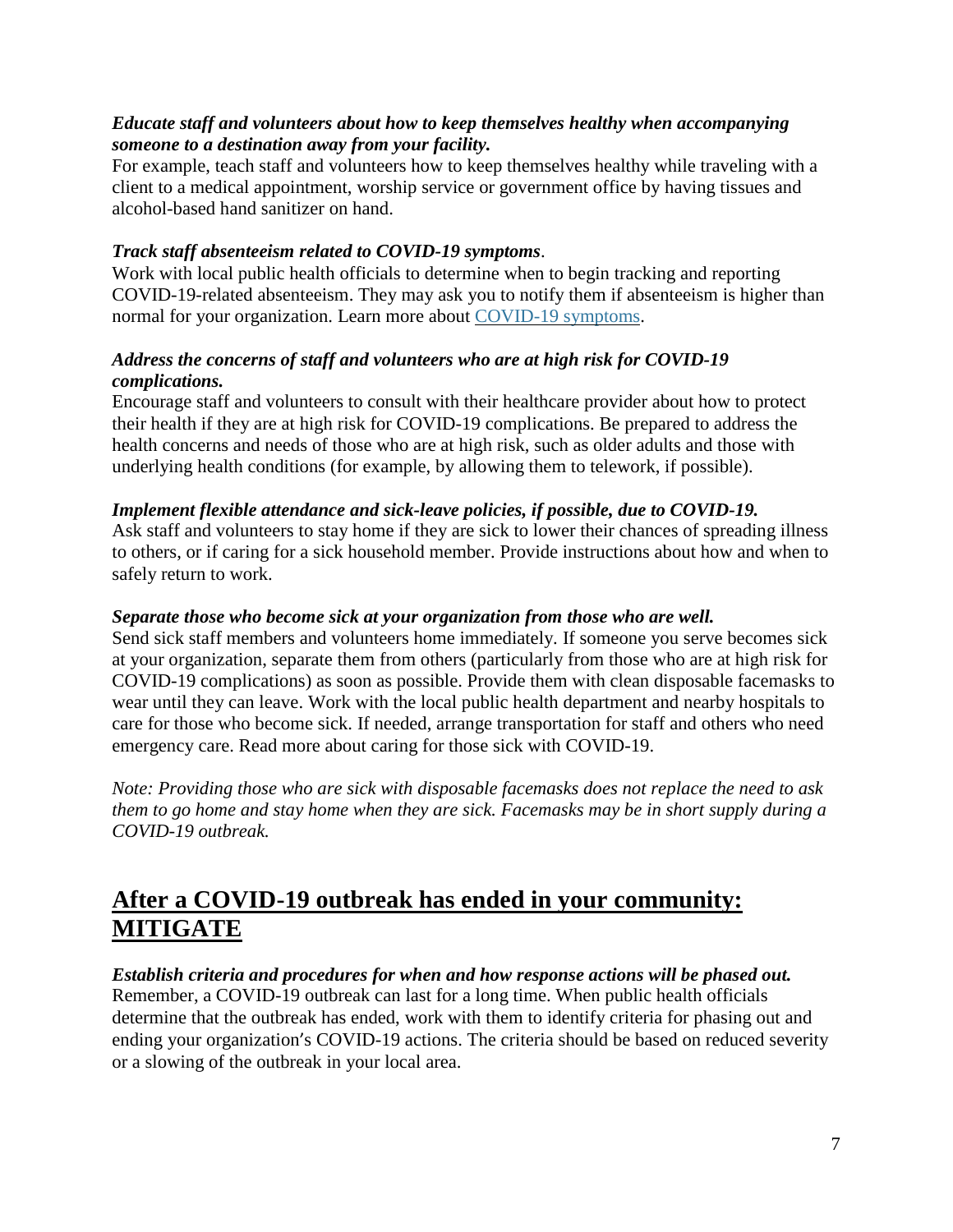The CDC recommends the following, adapted to the unique context of community and faithbased organizations:

### **Evaluate the effectiveness of your emergency operations and communication plans.**

### *Discuss and note lessons learned.*

Gather feedback from staff, volunteers, those you serve and key community partners and stakeholders to improve your plans. Identify any gaps in your plans and any needs you may have for additional resources.

### *Maintain and expand your emergency planning team.*

Look for ways to expand community partnerships. Identify agencies or partners needed to help you prepare for other emergencies in the future and make an effort to add them to your planning team.

An infectious disease outbreak can occur at any time and having a plan in place is essential. Your contingency or emergency operations plan for COVID-19 will help protect the health and safety of your staff, volunteers and those you serve, while preserving normal operations. Continue to coordinate your planning activities with local public health officials and key community partners and stakeholders to help maintain essential services. The development and implementation of a plan that preserves the health of your organization's leaders and members without sacrificing its civic or spiritual mission is both possible and, in these times, imperative.

## **COVID-19 Readiness Resources**

- Visit the CDC [website](about:blank) for the latest information and resources about COVID-19
- COVID 2019 Situation [Summary](about:blank)
- [Prevention](about:blank) and Treatment
- [What](about:blank) to Do If You Are Sick
- Pregnant Women and [COVID-19](about:blank) FAQs
- FAQs: Coronavirus [Disease-2019](about:blank) (COVID-19) and Children
- Stigma Related to [COVID-19](about:blank)
- [Handwashing:](about:blank) A Family Activity
- [Handwashing:](about:blank) Clean Hands Save Lives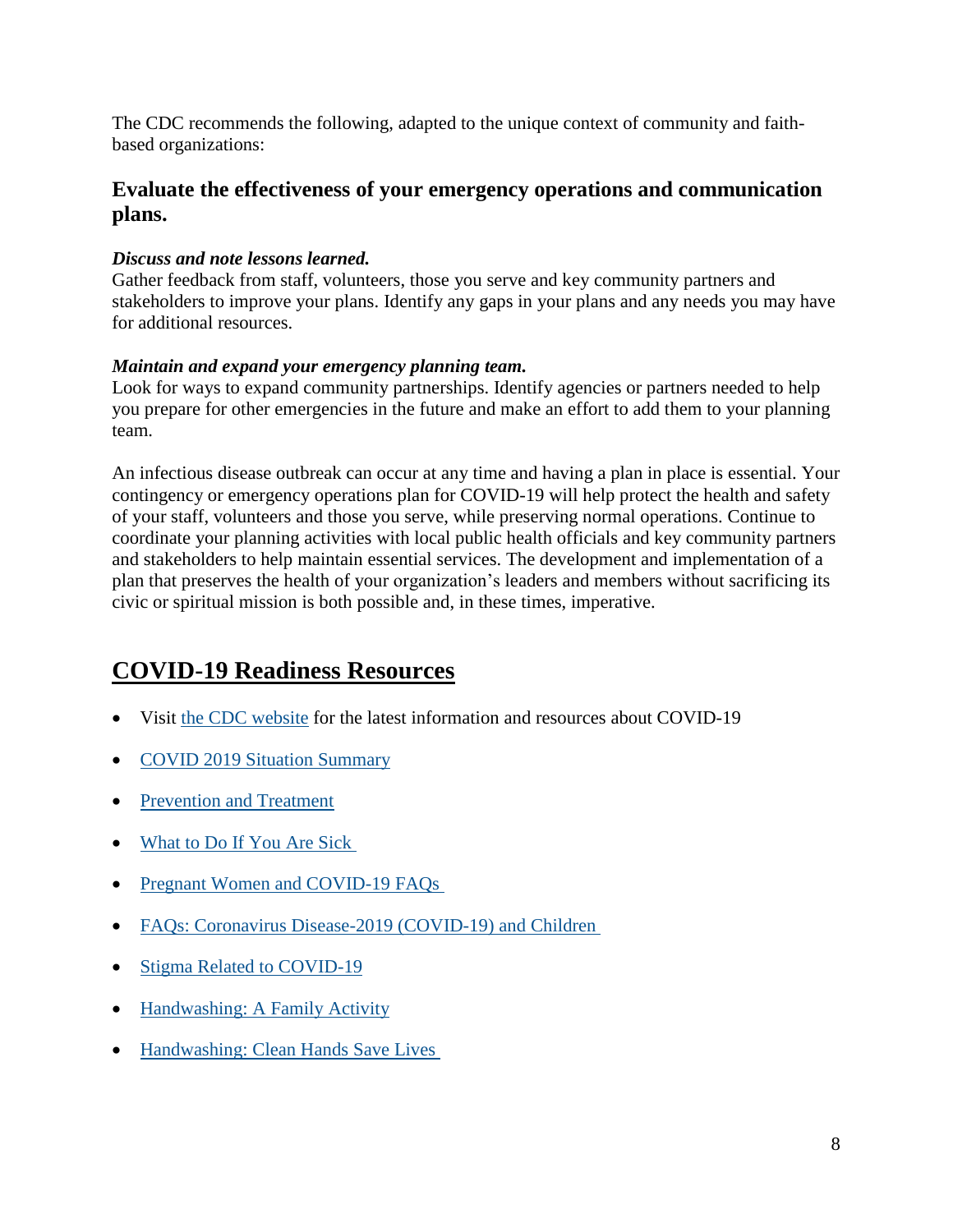## **CDC Interim Guidance for Specific Audiences**

- Get Your Household Ready for Coronavirus Disease 2019 [\(COVID-19\)](about:blank)
- Interim Guidance for [Administrators](about:blank) of US Childcare Programs and K-12 Schools to Plan, Prepare, and Respond to Coronavirus Disease 2019 [\(COVID-2019\)](about:blank)
- Interim Guidance for [Administrators](about:blank) of US Institutions of Higher Education (IHE) to Plan, Prepare, and Respond to Coronavirus Disease 2019 [\(COVID-19\)](about:blank)
- Interim Guidance for Businesses and Employers to Plan and Respond to [Coronavirus](about:blank) Disease 2019 [\(COVID-19\)](about:blank)
- Interim [Guidance](about:blank) for Travelers

## **CDC Communication Resources**

- Interim Guidance: Public Health [Communicators](about:blank) Get Your Community Ready for Coronavirus Disease 2019 [\(COVID-19\)](about:blank)
- **Print [Resources](about:blank)**
- [Buttons](about:blank) and Badges

## **State of New Jersey Resources**

- The New Jersey Cybersecurity and [Communications](about:blank) Integration Cell (NJCCIC) update on how coronavirus incites barrage of social [engineering](about:blank) campaigns
- NJCCIC on [coronavirus](about:blank) related phishing campaigns
- Jared Maples, Director of the New Jersey Office of Homeland Security spoke to News 12 about how families can prepare for possibility of coronavirus cases in their communities
- New Jersey [Department](about:blank) of Health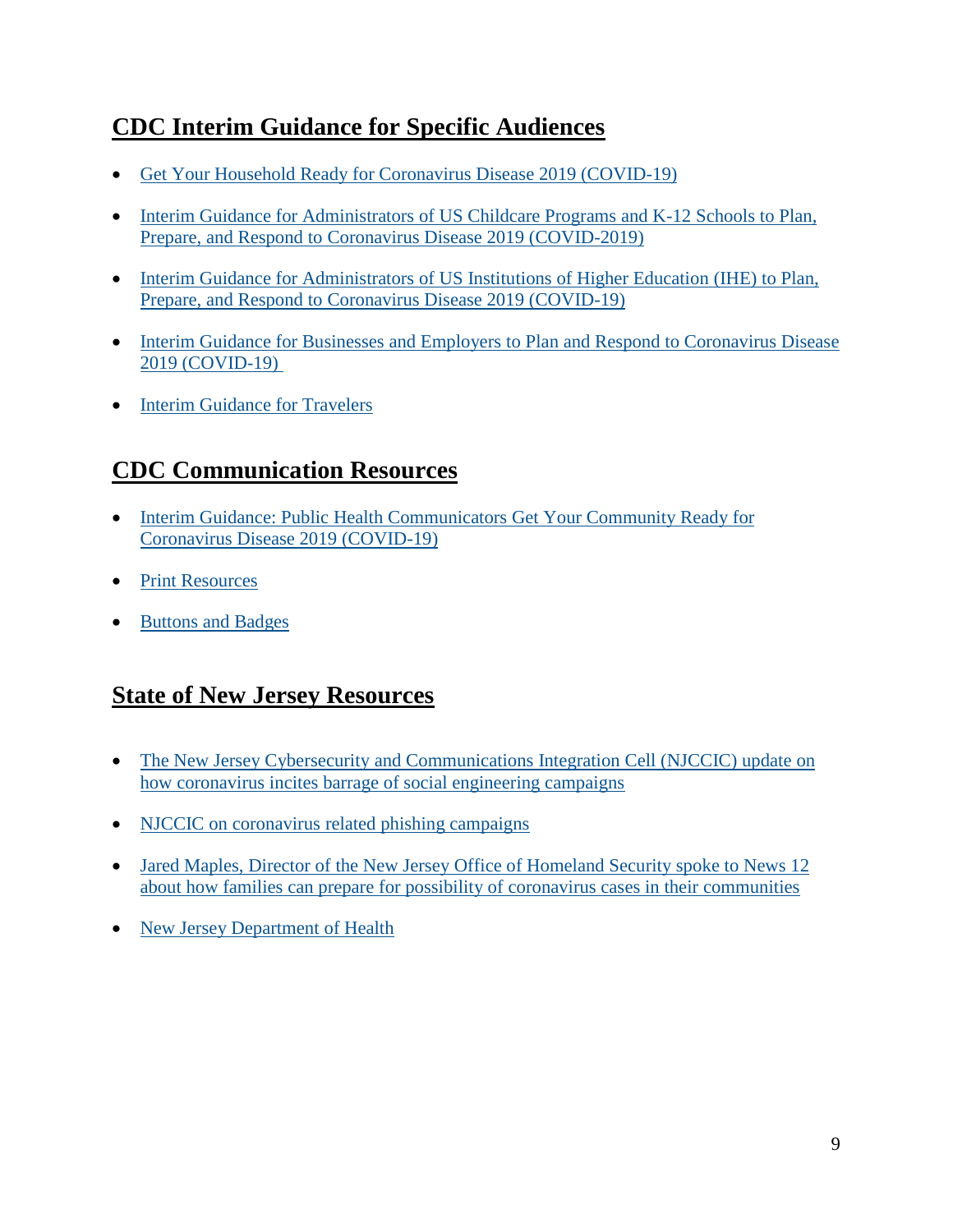### **About the Miller Center**

The Miller [Center](https://risc.rutgers.edu/cpr) was established to assist vulnerable communities, particularly communities of faith, to enhance their safety and their standing in society by improving their relationships with law enforcement, with other government agencies, and with other vulnerable communities. The Miller Center seeks to honor, through remembrance, the human capacity to rebuild, even to flourish, after unspeakable horrors.

### **About the Authors**

This document is the product of the Miller Center's Senior Fellows in collaboration with and under the leadership of Miller Center director John J. Farmer, Jr.

### **John J. [Farmer,](https://risc.rutgers.edu/staff/john-j-farmer-jr) Jr.**

Farmer was appointed Eagleton Institute director in September 2019 and continues his leadership of the Miller Center for Community Protection and Resilience (CPR), which is housed at and affiliated with Eagleton and Rutgers Law School. He has led the Miller Center since its original inception as the Faith-Based Communities Security Program in 2015.

Farmer's career has spanned service in high-profile government appointments, private practice in diverse areas of criminal law, and teaching and law school administration. Farmer began his career as a law clerk to Associate Justice Alan B. Handler of the New Jersey Supreme Court. He worked as an associate at Riker, Danzig, Scherer, Hyland & Perretti LLP before joining the Office of the U.S. Attorney in Newark, where he received the U.S. Attorney General's Special Achievement Award for Sustained Superior Performance in 1993.

Farmer joined the administration of New Jersey Governor Christine Todd Whitman in 1994, serving as assistant counsel, deputy chief counsel, and then chief counsel. From 1999-2002 he was New Jersey's attorney general. From 2003-2004, as senior counsel and team leader for the 9/11 Commission, Farmer led the investigation of the country's preparedness for and response to the terrorist attacks and was a principal author of the Commission's final report. His book, *The Ground Truth: The Story Behind America's Defense on 9/11*, was named a *New York Times* notable book. Farmer was a partner at K&L Gates and in 2007 became a founding partner of the law firm Arseneault, Whipple, Farmer, Fassett and Azzarello, LLP.

In addition to his law practice, in 2008 he served as senior advisor to General James Jones, special envoy for Middle East regional security, on development of the rule of law in the Palestinian Authority territory, and was invited by the U.S. Embassy in Armenia to assist that nation's legislative commission in investigating widespread violence and unrest following its elections.

He was recruited to become dean of Rutgers School of Law-Newark in 2009, and served in that capacity until April 2013, when he was asked to complete his deanship contract by serving as senior vice president and general counsel of Rutgers University. He was named General Counsel of the Year for 2013 by the New Jersey Business and Industry Association. In 2011 he served as counsel to the commission that redrew New Jersey's legislative districts and, later that year, was appointed the independent, tie-breaking member of the commission charged with developing a